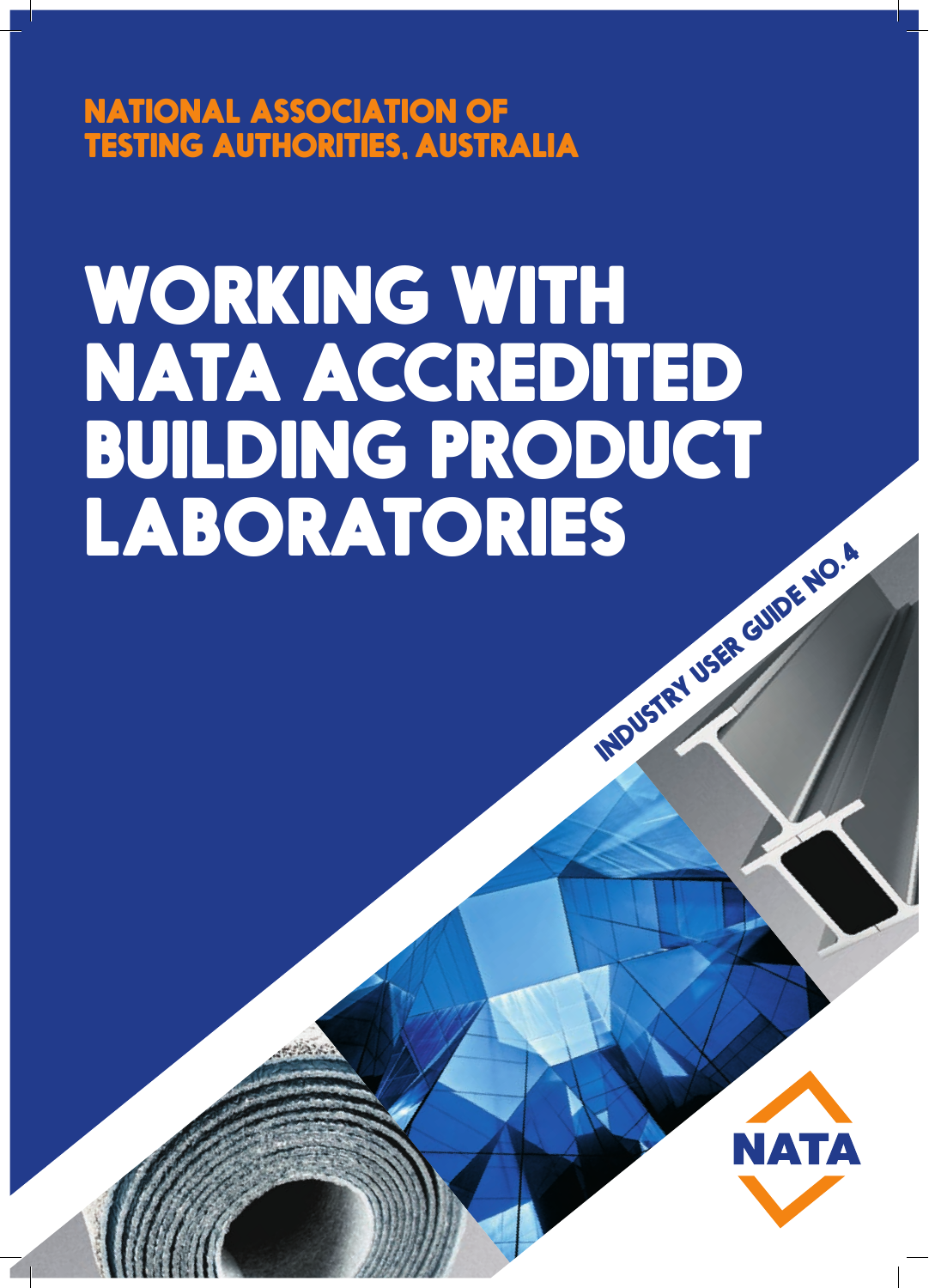# WHY?

Many building products require testing to verify that they meet relevant technical standards under applicable Australian building laws or voluntary codes. Having something tested is not always as straightforward as people might think if they don't devote some effort to understanding what they are trying to achieve and how to go about it.

This Guide provides information about choosing and interfacing with a laboratory service to anyone needing to determine conformity of a product with a particular standard, specification or code – be they manufacturer, importer or supplier. The objective is to facilitate the supply of conforming product to the market.

# WHY USE A NATA ACCREDITED LABORATORY?

NATA accreditation is about confidence – yours and that of your customers – in the data and information on which you must make informed decisions.

NATA accreditation covers those activities that produce this technical/scientific data and information.

In NATA's vocabulary, accreditation has a very specific meaning.

A procedure by which an **authoritative body** gives formal recognition that a body is **competent** to carry out **specific tasks**.

Hence, NATA accreditation is a high level process of recognising collective, specific and demonstrated competencies. The core of NATA accreditation is the third party, objective, peer assessment process at a scientific and technical level that provides assurance of the laboratory's capability to produce reliable data from particular analyses. The NATA Accreditation Criteria include the international standard ISO/IEC 17025 *General requirements for the competence of testing and calibration laboratories* which is used globally for accreditation.

In addition to confidence, NATA accreditation provides you with:

- an ability to outsource to an independent, objective authority the monitoring of laboratory performance;
- international arrangements providing for the mutual recognition of data produced by laboratories accredited by NATA and equivalent accreditation bodies globally;
- a resource to resolve disputes relating to laboratory services.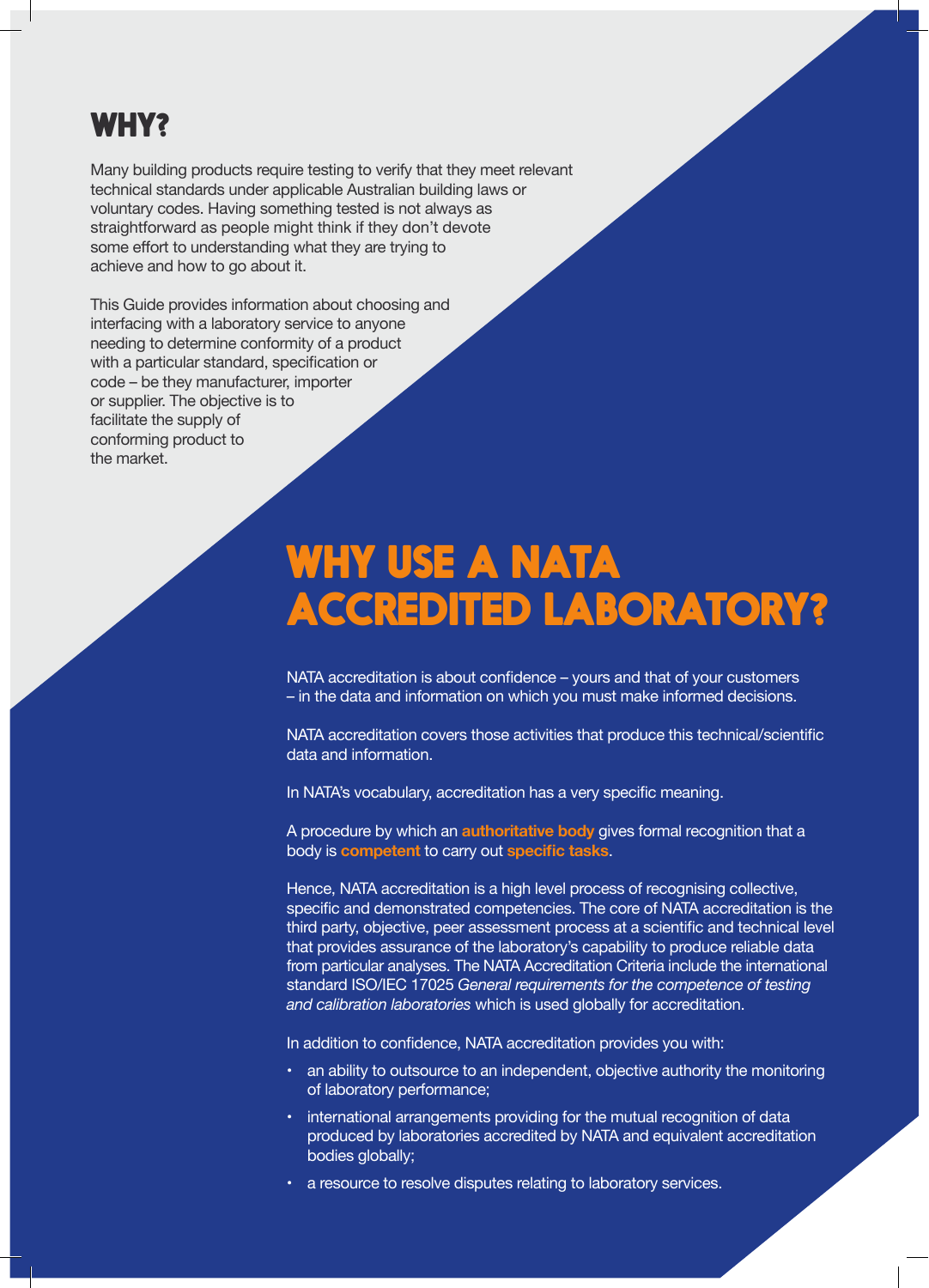# WHAT BUILDING PRODUCT TESTING ACTIVITIES ARE ACCREDITED BY NATA?

NATA accredits tests, measurements and examinations which may be performed in laboratories, mobile facilities and in situ for a range of disciplines and broad array of product types including:

Cementitious materials Concrete Products Sealants and adhesives Electrical wiring and fittings **Fasteners** Fire detection and protection systems<br>Insulation Insulation Wall, floor and ceiling panels Plaster board

| Plumbing and drainage fittings        |
|---------------------------------------|
| Gas appliances and fittings           |
| <b>Roofing Materials</b>              |
| Liners and membranes                  |
| Steel products                        |
| Timber and engineered timber products |
| Wall, floor and ceiling panels        |
| Windows, doors and related products   |

# IS THE LABORATORY ACCREDITED FOR WHAT I NEED?

A laboratory's NATA Accreditation may not cover every service that it provides so it is important to ask the correct question when seeking to have your product tested.

#### *"Do you hold NATA accreditation for [the specified tests] of [the specific product type]?"*

NATA accredited laboratories are able to add the NATA endorsement to reports covering accredited activities. As such, a more concise specification is to specify that

#### *"I want all test results reported to be NATA endorsed".*

The tests for which a testing laboratory has successfully demonstrated practical competence and capability at a NATA assessment are detailed in its Scope of **Accreditation** 

Scopes are publicly available documents so they are the primary source of information for anyone wanting to have something tested. They are accessible from the NATA website at www.nata.com.au.

#### **Limited Scopes of Accreditation**

A laboratory may not have every test, measurement and examination described in a particular standard, code or specification included in its scope of accreditation. For example, some laboratories may only have a limited capability with regard to the list of tests specified in a standard. Where one or more tests can be performed validly in isolation – that is, they are not contingent on the product sample already having undergone another test(s) – NATA may accredit them for a subset of the standard, code or specification.

As such, when checking a laboratory's scope of accreditation, it is important to clarify any limitation on the capability.

It should be noted that an accredited laboratory is permitted to include the results of tests not covered by its scope of accreditation on a NATA-endorsed test report provided any such results are appropriately identified as not being covered by the endorsement. If you need all tests to be performed under the laboratory's scope of accreditation make this clear at the start.

That is why it is so important to specify that "all test results reported must be NATA-endorsed".

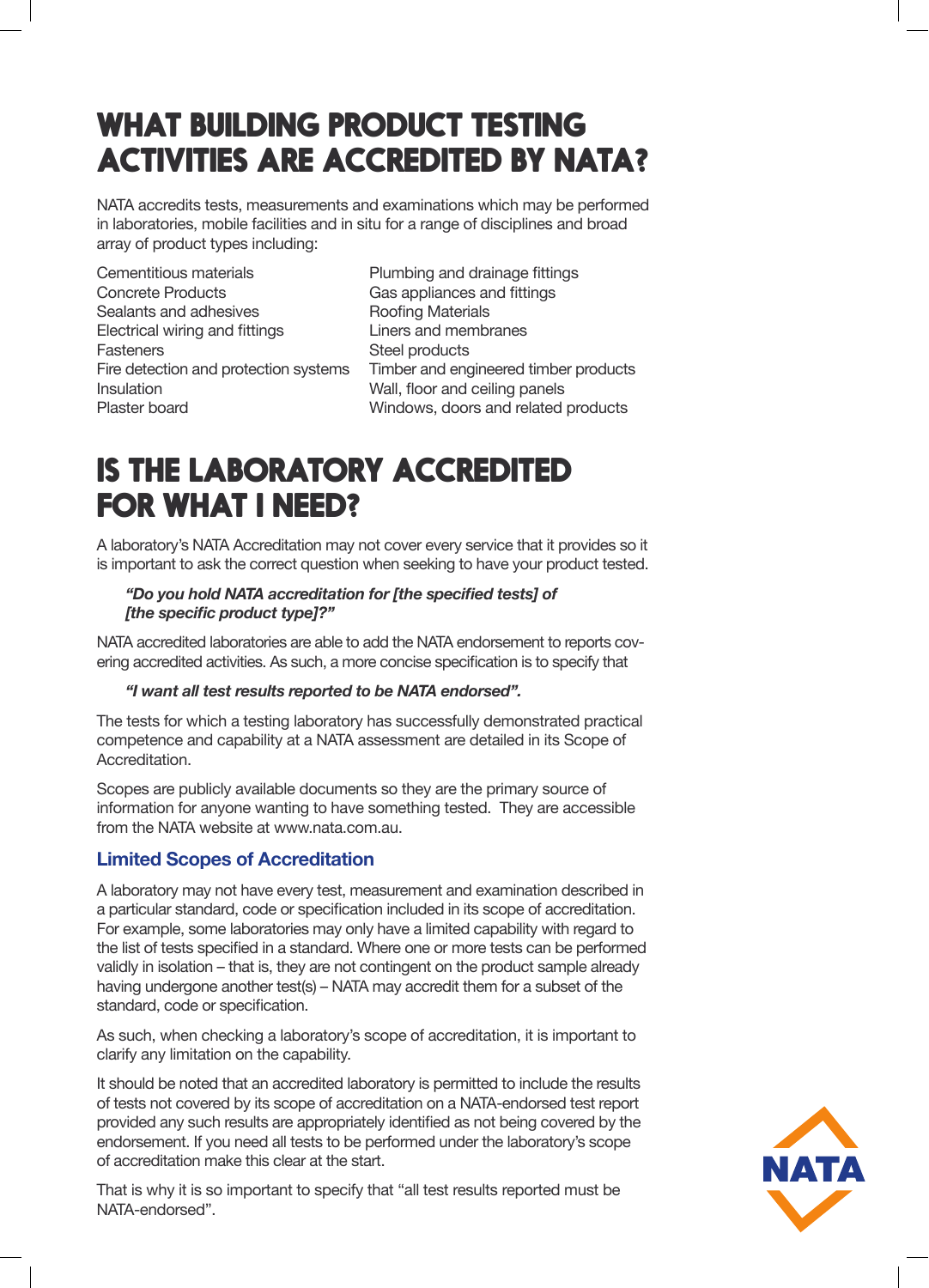# NATA-ENDORSEMENT – WHAT'S THE SIGNIFICANCE?

The NATA endorsement consists of the NATA logo, the laboratory's accreditation number and the International Standard with which the facility complies. This will be presented similarly to the following.



**Accredited for compliance with ISO/IEC 17025 Accreditation number xxxxx**

In addition, the following statements may be added:

*NATA is a signatory to the ILAC mutual recognition arrangement for the mutual recognition of the equivalence of testing, calibration and inspection*  **reports** [for those who may need international recognition of the reported results]

#### **NATA endorsed vs unendorsed reports – cost / benefit?**

NATA requires that all activities described in the scope of accreditation are performed using exactly the same processes and to the same level of confidence whether reported on a NATA-endorsed report or not.

Some laboratories do, however, apply a surcharge to issue an endorsed report for commercial or marketing reasons.

For you as the customer, the NATA-endorsement is there to provide prima facie evidence that the test results within the report have been issued under the laboratory's NATA Accreditation. Hence, you can have the confidence that the tests have been undertaken by competent staff using sound science/ engineering as verified by NATA's peer assessment processes.

Similarly, your own customers and auditors (if your business is subject to some form of external oversight) may share this confidence.

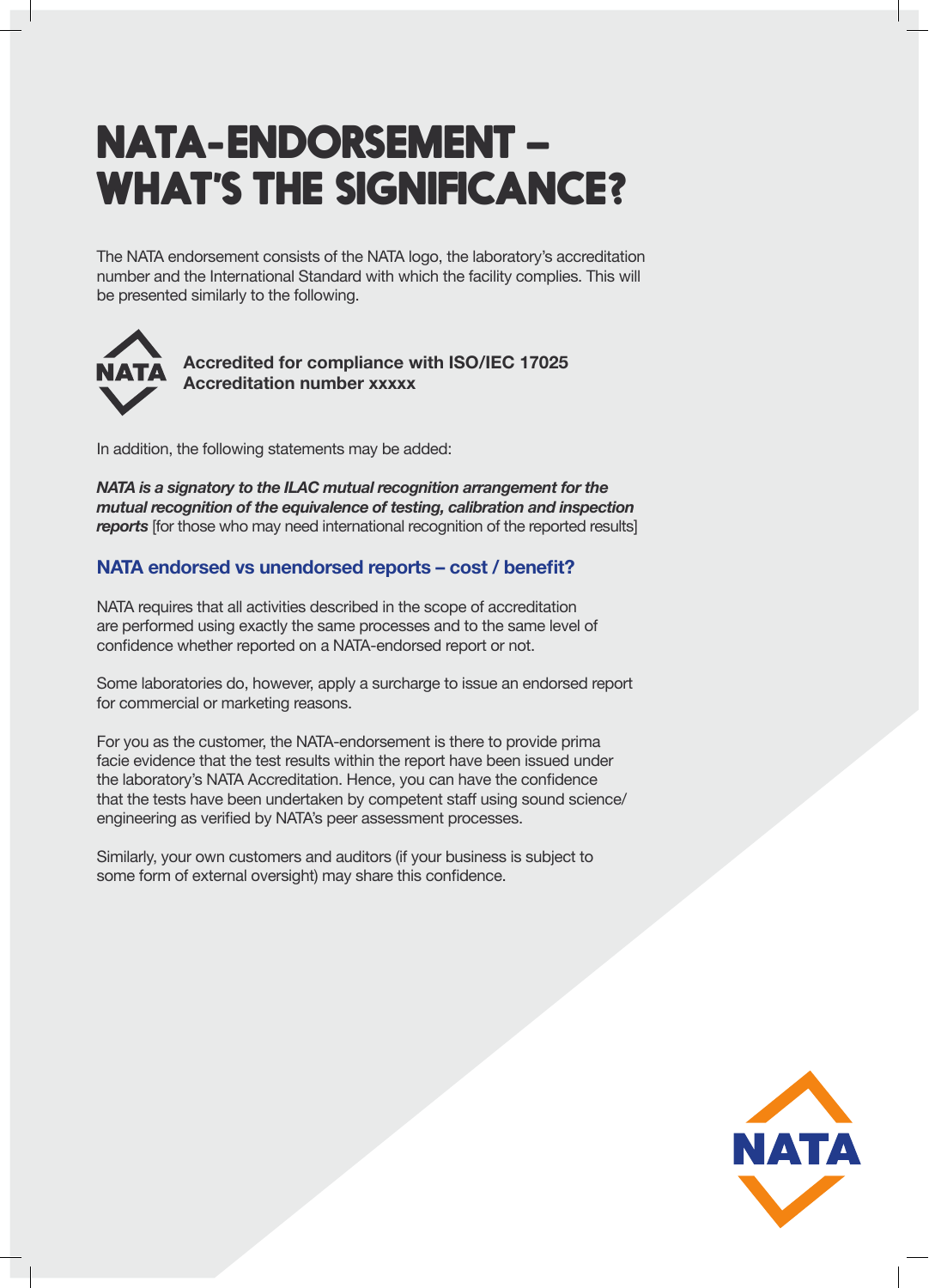# WHAT DO I NEED TO SPECIFY?

This may be stating the obvious but simply dropping off a product sample at a laboratory and saying "I want it tested" is not the best approach – yet it happens. NATA accredited laboratories will happily assist you with defining your needs but they do need some specific information first.

Once you have ascertained that the laboratory is appropriately accredited, the next step is to ensure clarity around:

- Why you need their services e.g. one-off investigation, regulatory compliance, on-going routine production testing, market surveillance etc.;
- Any specifics for sampling your own or those relating to a standard/ specification;
- What tests and examination you wish to have performed;
- The standard, code or specification that is applicable to the product;
- Where appropriate, the test method to be used (if the standard, code or specification allows for options);
- Whether the test is for export purposes as this may impact on the selection of test criteria.

This gives the accredited laboratory a starting point for determining its ability and availability to undertake the work and, of course, work out the cost.

#### **Test plans**

For products that require a series of tests and possibly other considerations such as preconditioning, it may be desirable – or necessary – to develop a test plan in conjunction with the laboratory.

Test plans ensure there is no ambiguity in requirements and are also very useful when:

- multiples tests have some consequential aspects (if-then-else);
- there may be a choice of test limits based on the design application of the product;
- there are customer specified test conditions accommodated by the standard or specification – e.g. environmental testing.

#### **What do I do if my testing requirements change?**

Where there is a standing arrangement or contract for samples to be routinely tested – such as under a certification scheme - you need to notify the laboratory of any changes to the requirements. Laboratories will, however, contact the customer if the sample type changes or the integrity of the sample is in doubt.

Any material change to such a standing arrangement needs to be done in writing and confirmed by the laboratory.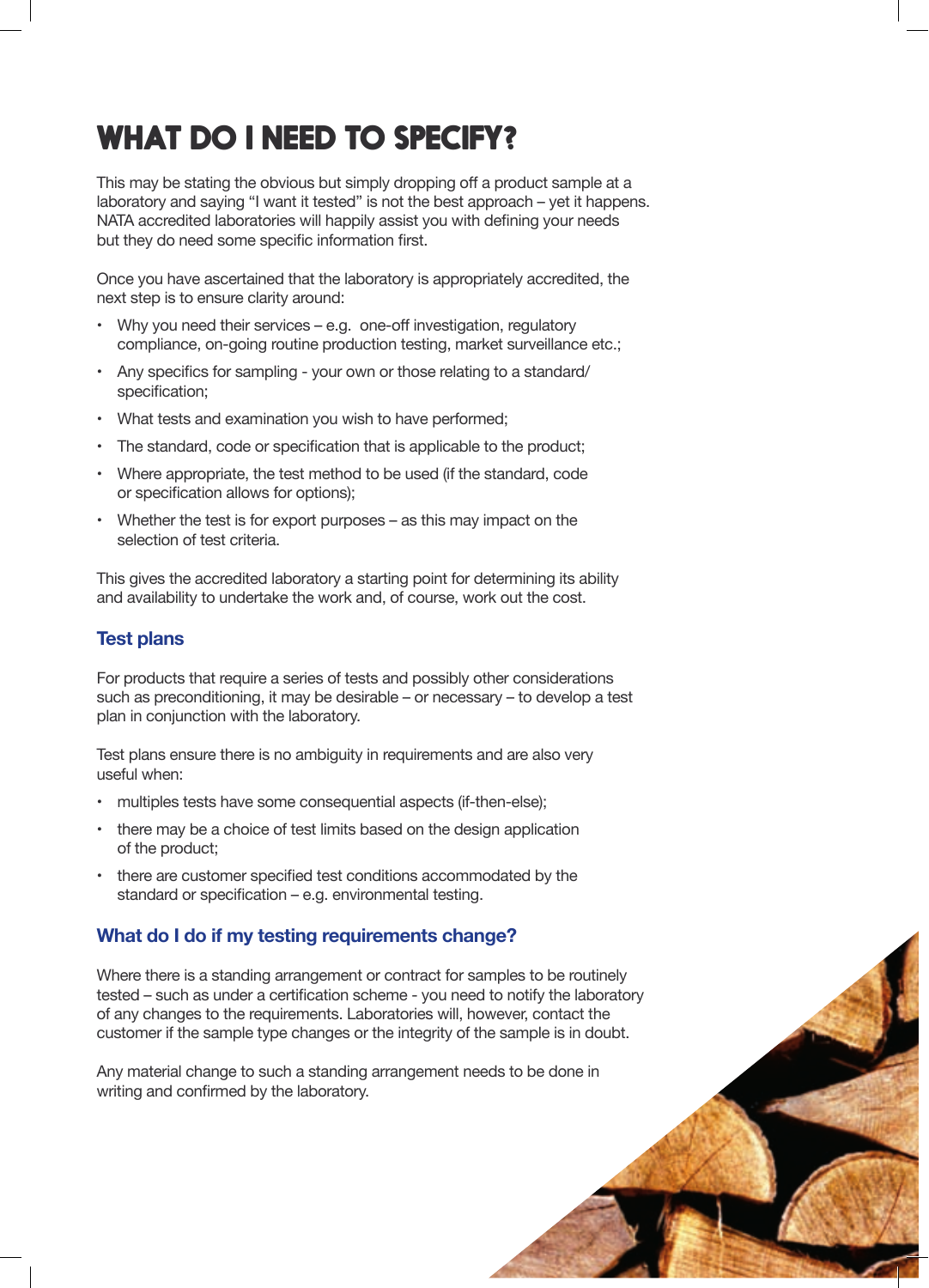## WHY DO MARKET SURVEILLANCE TESTING?

Market surveillance testing may be undertaken for a variety of reasons by different players in a market.

- A regulator may wish to check compliance with a regulatory requirement.
- A manufacturer/supplier may have a product tested as part of their quality assurance processes.
- A manufacturer/supplier may suspect their competitor's product is non-compliant with a code or regulation.
- A product certifier may use surveillance testing as part of their certification system.

Testing is rarely inexpensive (particularly when done properly) so surveillance testing is not usually performed without a good reason - be it driven by competition or the management of risk. The cost can, however, be managed by focussing on those aspects of a product or material that are either suspected of being deficient and/or the aspects that present the most risk should they be non-conforming.

The complexity of some supply chains and the risks associated with putting non-conforming product on the market make undertaking some level of surveillance testing highly desirable and, in many cases, an investment rather than an expense.

### WHAT IS IMPORTANT WITH SAMPLES, AND SAMPLES MANAGEMENT?

#### **Sample integrity**

The best quality testing service available is effectively useless if samples are compromised by:

- poor sample selection/preparation;
- inappropriate storage and transport (e.g. temperature, shock, vibration, water ingress); and
- incorrect identification.

It is stating the obvious but samples supplied to a laboratory are supposed to be representative of the product that will be supplied to the market. Compromising the integrity of the samples will waste everyone's time and your money.

#### **Supplying the correct amount/number of samples**

Some codes and standards as well as product certification regimes are specific about the number and size of samples that need to be tested. Ensuring that you supply the correct amount of material and/or the number of samples will save angst with the laboratory and minimise your costs.

#### **"Samples tested as received"**

This statement is usually applied to test reports when the laboratory has not been responsible for the collection of samples. Use of this statement does not, however, remove the responsibility of the laboratory to test samples that are in a satisfactory condition. Laboratories are required to have procedures covering the acceptance of samples for testing.

If a laboratory receives a sample that does not meet acceptance criteria, the laboratory must contact the customer and ascertain what action to take. The best option is to provide another sample but this is not always possible. In such cases the testing may be undertaken but the test report must include comments regarding the nature of the problem(s) with the samples and, where applicable, that caution is required when interpreting the result(s). Such caveats may have serious implications regarding the intended use of the report, such as for demonstrating compliance with a specified code.

## WHAT SHOULD I DO WITH TEST / INSPECTION REPORTS?

NATA's accreditation criteria detail what needs to be included in a test report. Nonetheless, customers should still check any test report received to ensure that:

- it matches the sample(s) provided for testing;
- it references the agreed standard, code, specification and/or test method;
- the results are reported in the manner prescribed by the applicable standard, code or specification;
- any statement regarding sampling reflects the arrangements as understood by the customer;
- any additional information that you have requested such as photographs of the test configuration.

Unless the laboratory performing the tests has been involved in the sampling, the report may include a statement to the effect that "samples were tested as received". This indicates that the customer has been responsible for providing the samples to the laboratory in an appropriate manner.

If the sampling has been performed by another accredited laboratory or an accredited inspection body, details of the sampling should have also been provided in a NATA-endorsed report.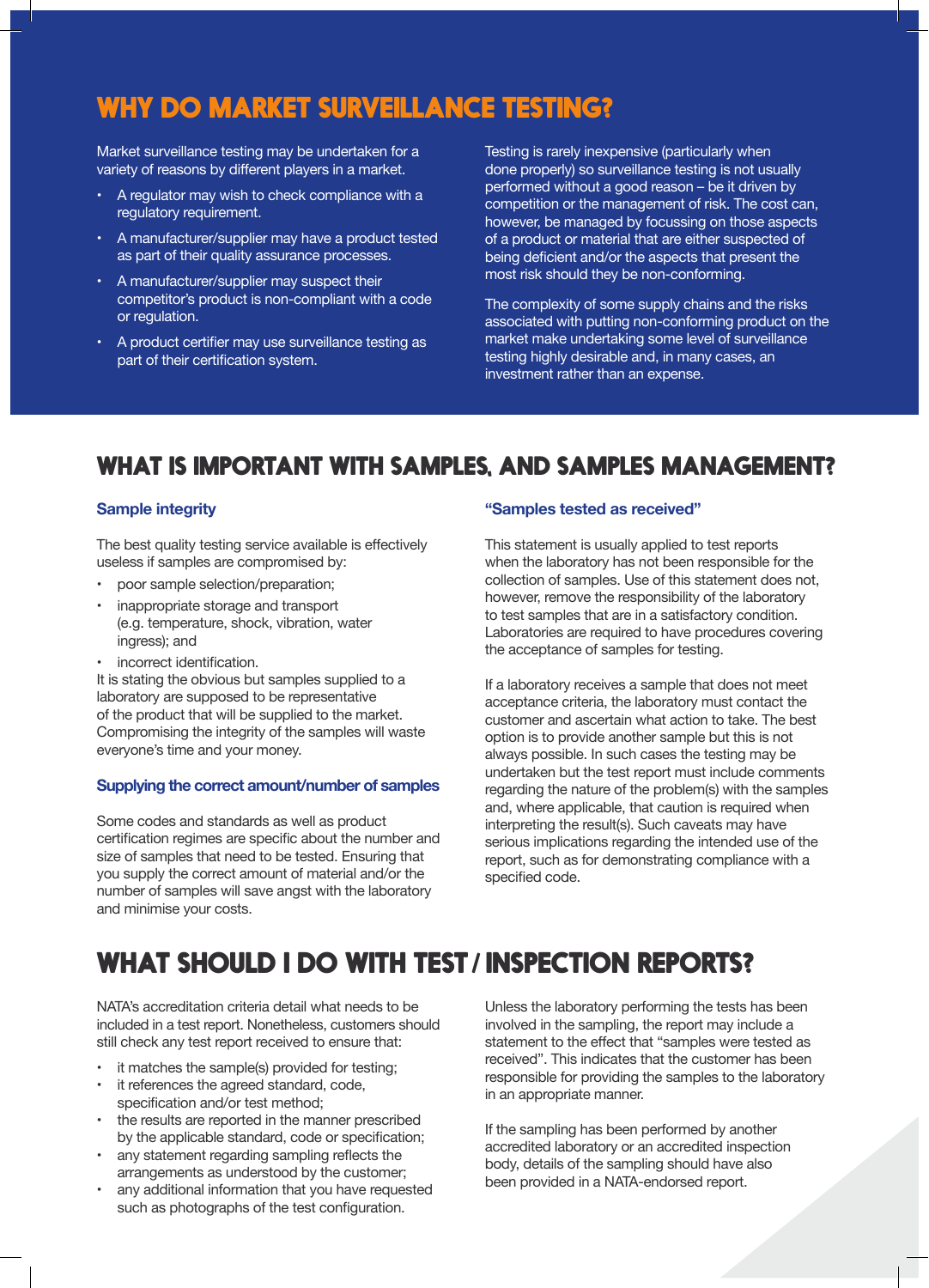# HOW SHOULD TESTING BE USED IN SUPPLY DECISIONS?

Testing is a conformity assessment activity used to determine whether the product or material under test meets one or more defined criteria. The results of the test apply to the particular example of the product, or the sample of material, that actually underwent testing.

Basing supply of a product solely on an initial (type) test can be fraught unless there is also a high level of confidence in the reliability and consistency of production. In some very specific cases where:

- a sample can reasonably be taken as being representative of a defined batch of material (e.g. it is demonstrably homogeneous); and
- the laboratory has control of the sampling in accordance with a validated plan; it may be appropriate to interpret the test result as being representative of the batch.

Except for such specific cases, a test result is specific to the sample or item(s) actually tested. As such, the decision to use the test result as being representative of a larger batch of material or a serially produced product is not one for the laboratory to make. Their role is to provide reliable data on which such decisions can be made.

Decisions on how a test result is to be used should occur down-stream in the supply chain (hopefully involving the purchaser) in order to ensure the interests of the purchaser and/or consumer are protected. Product certification bodies (ideally accredited by JAS-ANZ or a JAS-ANZ MLA partner) can play an important role in resolving the possible disconnect between individual test results and the commercial supply of products. Many product certification systems incorporate production tests and some even market surveillance in order to ensure that what goes into the market remains compliant with the relevant standard, code or specification.

Even where a certification may be based on an initial or type test, a wise supplier will consider the products' risk profile and undertake an appropriate level of surveillance testing.

## HOW ELSE CAN I PROTECT MY BUSINESS?

Unfortunately, not all building products supplied to the market conform to applicable standards, specifications and codes. To ensure that yours do conform, there are some additional points to consider.

**Photographs –** While good practice, it is not an accreditation requirement for a laboratory to include photographs of what is being tested and how the test is being performed. For products that are complex, those where the result is highly dependent upon the test configuration or product identification is critical for regulatory purposes, you should consider the inclusion of photographs – including close-ups of any critical aspects – in the test report as a mandatory requirement of your test request. This ensures that you have evidence of the way the test was performed and your customer can see that the product being tested matches the one you are supplying. If a laboratory will not provide this additional service, consider seeking another laboratory.

COMMUNICATION IS THE KEY

The key to successfully gaining reliable testing data is effective communication between the laboratory and client.

Mutual understanding doesn't just happen, it must be pursued. Two particular points to remember:

**Witnessing –** As the laboratory's customer, you are entitled to ask to witness any testing performed. Remember that the laboratory is obliged to protect the information of all clients so, if they are undertaking work for another customer, they will need to shield this from you. Hence, witnessing should be arranged with due notice so that everyone's confidentiality can be protected. Remember though, witnessing does not permit you to exert influence over the testing or test outcomes.

**Product identification and traceability –** Not all products submitted for testing are necessarily easy to track and/or may lack any formal identification. You need to ensure that your own records contain adequate information on matters such as the supply chain, batch numbers, and any other information that will allow you to trace product once it is in the marketplace.

- Initial clarity surrounding the purpose of the testing will aid all subsequent discussions and greatly improve the likelihood of obtaining the appropriate services;
- Communication shouldn't be a once-off event if you have questions having received the test report and something seems odd or doesn't make sense, ask.